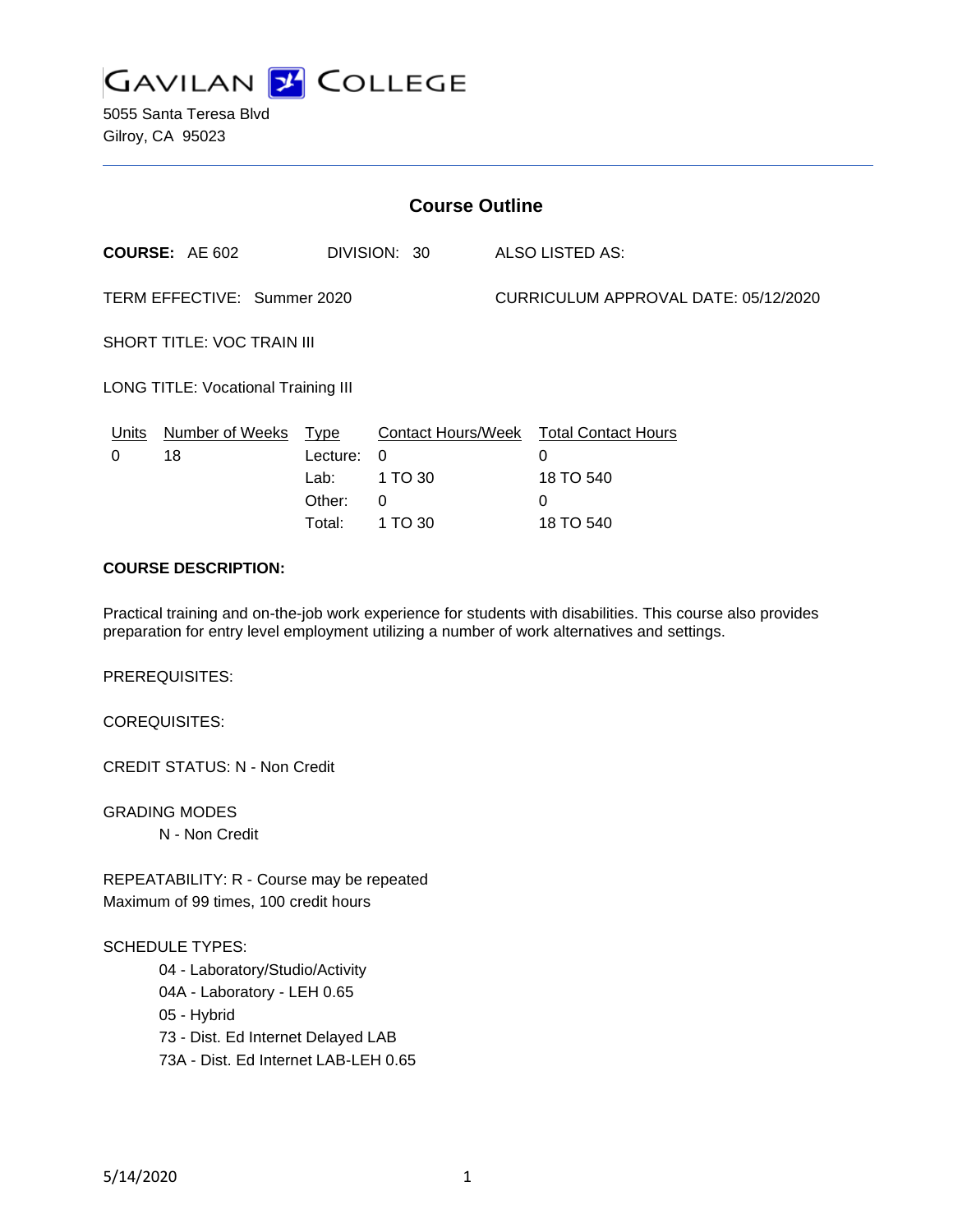### **STUDENT LEARNING OUTCOMES:**

By the end of this course, a student should:

- 1. Create a master application and develop a functional resume.
- 2. Practice proper interviewing techniques.
- 3. Evaluate potential job sites and employ informational interviews as research methods.

4. Prepare and submit applications to potential employers in line with their individualized career pathway.

### **CONTENT, STUDENT PERFORMANCE OBJECTIVES, OUT-OF-CLASS ASSIGNMENTS**

Curriculum Approval Date: 05/12/2020

#### 1-540 Hours

Students will review and practice basic work orientation, employer-employee responsibilities, the importance of quality control, appropriate attitudes and behaviors on the job, filling out job applications, and locating and working effectively with community agencies that assist them. Students will be coached while on the actual work site if available.

Student Performance Objectives: The course is individualized and student performance objectives will vary as determined by the nature and degree of a student's disability. Students will be expected to address goals at a level agreed upon in their Academic Accommodations Plan (AAP).

2 Hours

# **METHODS OF INSTRUCTION:**

Hands on training and discussion based upon individualized student evaluations and performance. Evaluation will be subjective and correlated with established job/task expectations of various work-site supervisors based upon demonstrated and observed job performance and job knowledge.

### **METHODS OF EVALUATION:**

Skill demonstrations Percent of total grade: 100.00 %

# **REPRESENTATIVE TEXTBOOKS:**

n/a